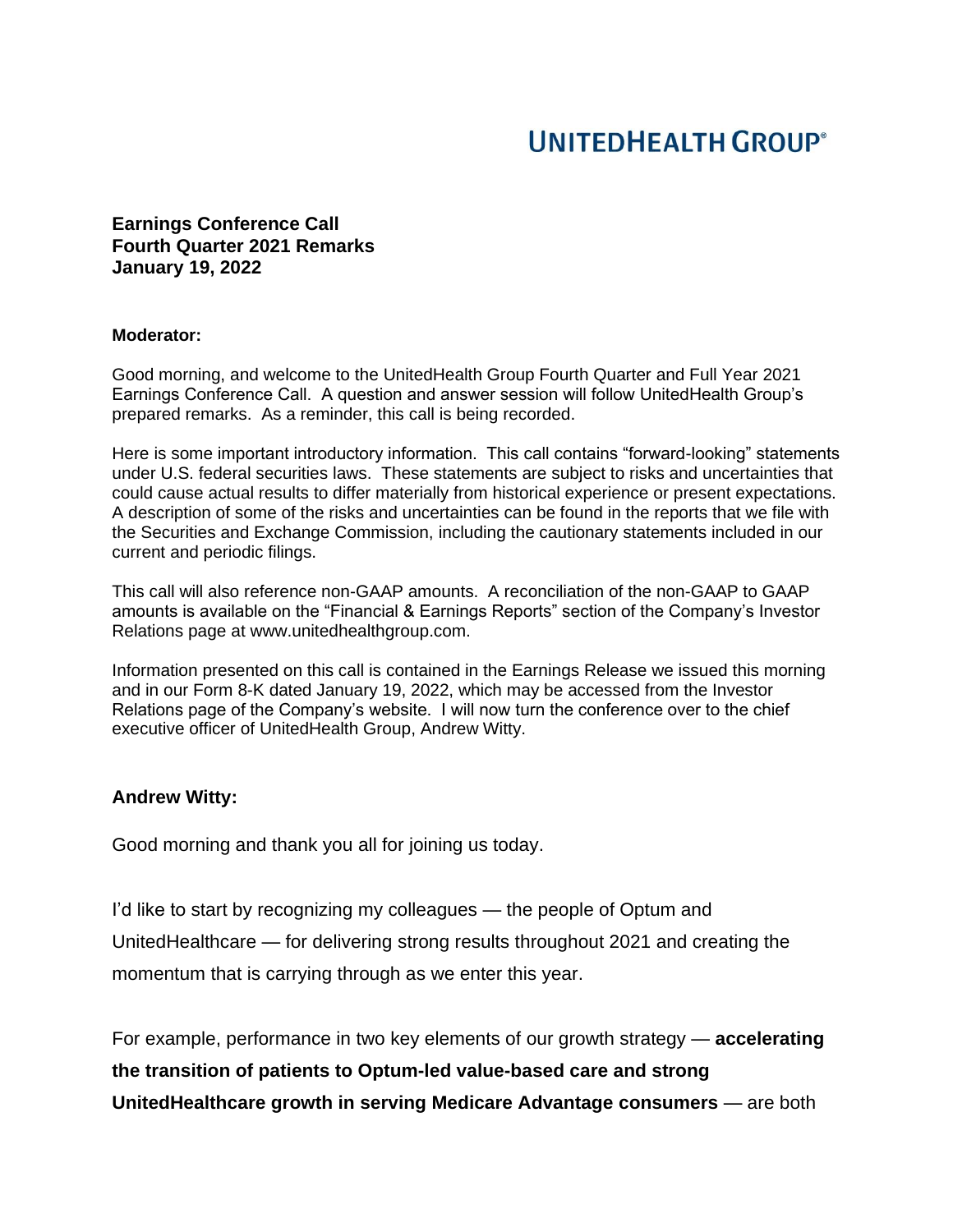tracking well with the expectations we shared with you at our recent investor conference.

These — and the broader performance across the enterprise — confirm our confidence in our ability to advance our stated growth strategies … and to support our long-term 13% to 16% EPS growth rate.

When you look back at the prevailing themes for 2021, you see a story of accelerating growth. Strong collaboration between Optum and UnitedHealthcare and with our many external partners helped us grow in serving both commercial and government markets, unlock new innovation, introduce integrated products and services to the marketplace and significantly increase the number of people benefiting from value-based models of care.

Last year, we leveraged our technology capabilities to help physician and hospital systems better serve their patients and communities. And we sharpened our focus on the consumer — working to elevate and improve the end-to-end experience. Taken together, these efforts helped us add more than \$30 billion in revenue for the year about \$10 billion above our initial outlook.

And you should expect similar growth in the year ahead. We see an even greater demand for integration, to bring together the fragmented pieces of the health system … to harness the tremendous innovation occurring in the marketplace … to help better align the incentives for providers, payers and consumers … and to organize the system around value. A health care system that is more connected, more informed, more human — and more responsive to every person's unique needs.

At our investor conference, we shared five key areas for growth and for differentiated experiences across our portfolio. These growth opportunities will guide our strategy this year and for many years to come.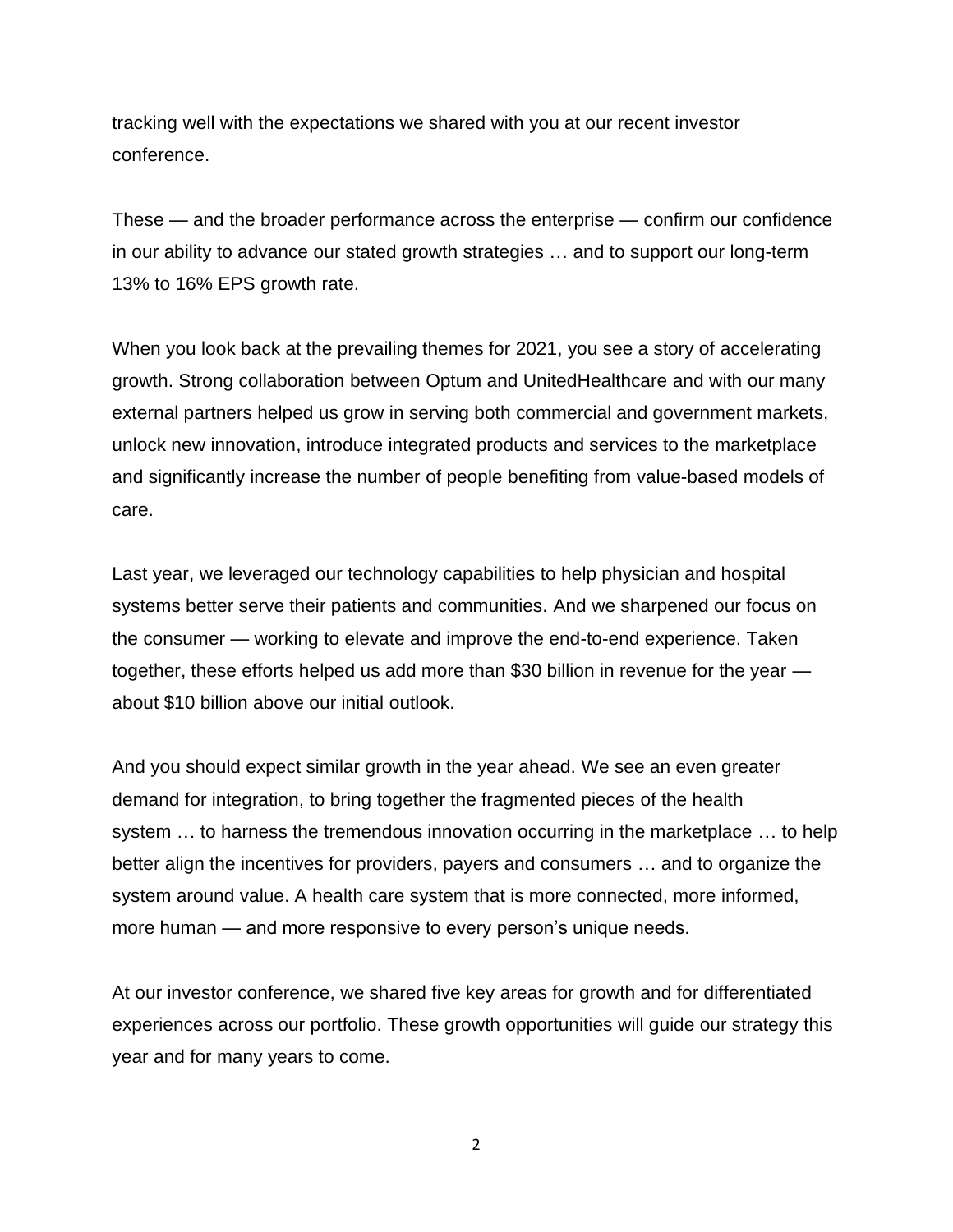First is care delivery, more specifically, value-based care. For UnitedHealth Group this is more than a primary care strategy; it is a comprehensive clinical strategy encompassing our growing behavioral, home, ambulatory and virtual care capabilities.

Our second growth area is health benefits — advancing the quality, innovation and consumer appeal of our benefit offerings and bringing our value-based strategy to life. We enter '22 having generated strong consumer growth in Medicare Advantage and saw further progress in Medicaid and growing momentum in our commercial business.

Next: Health technology. Our major partnerships across the country help health systems improve their performance and returns — all to better support their missions. We are energized by the potential to bring these comprehensive, tailored solutions to a greater number of system partners in 2022 and beyond.

Fourth: Health financial services — vastly improving the health payments sector streamlining and simplifying payments for providers, payers and consumers … while reducing friction and increasing speed and convenience.

And finally: Pharmacy services — where people interact most often with the health care system. We can better use the significant breadth, volume and value of our foundational pharmacy services and data capabilities, and integrate our medical, pharmacy and behavioral capabilities — all of this to provide whole-person care, support the discovery of new drugs and treatments, and support value-based models of care.

In sum: We enter 2022 with heightened confidence in our ability to execute upon the objectives we set forth in late November.

And with that, I'll turn it over to President and Chief Operating Officer Dirk McMahon.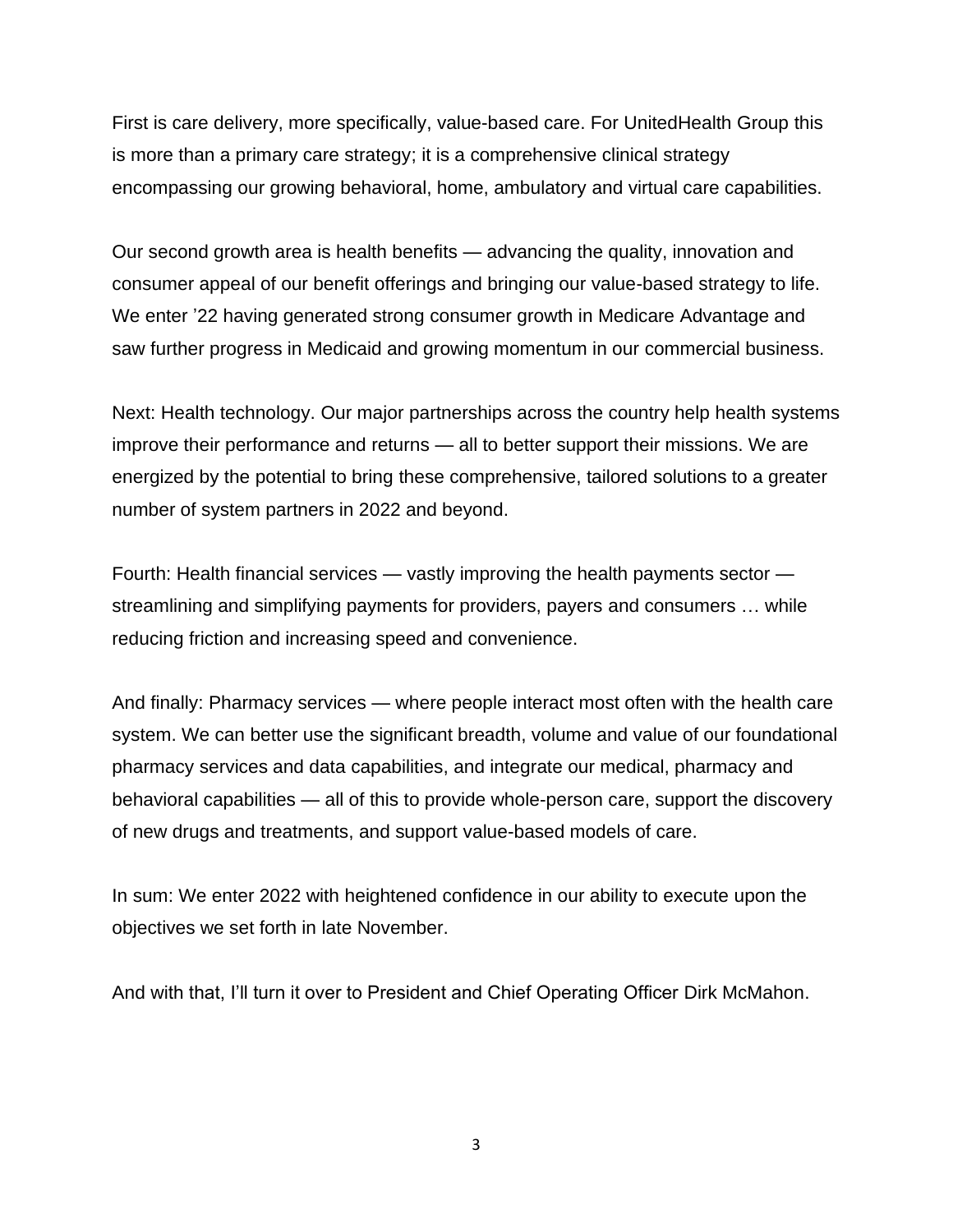## **Dirk McMahon:**

Thank you, Andrew.

I thought I would take a few minutes providing you with some additional details on our first growth priority, value-based care: how we have prepared for it, the investments we have made and how we see it working in the near future. This has been something we have been working on and building over the course of a decade.

For example, there was significant operational groundwork and investment that went into supporting the half-million new patients for whom Optum Health will become accountable in 2022. Successful execution requires a lot of detailed planning, investing and building. It has become a distinctive competency of our enterprise, which we can now increasingly apply at scale.

So what does it take to prepare for moving to a fully accountable arrangement? The investments can be significant; as an example, in 2021, we incurred over \$100 million in preparation expense. Within this, there are three major workstreams involved: clinical training and staff preparation, technology and data enhancement, and third is network coordination.

The first work stream focuses on physician education and begins well more than a year prior. It's important to provide the resources and knowledge for physicians to begin approaching their patients differently. They engage in their patients' "whole health" well ahead of taking on greater accountability. We find it to be an essential and sometimes complex shift in what are long-held fee-for-service practices. Beyond education, we ramp up our capacity in the form of physicians, nurses and other clinicians to meet the requirements of our business.

The second area focuses on the technology systems and information needed to support patient care and effective clinical management. This includes things like patient portals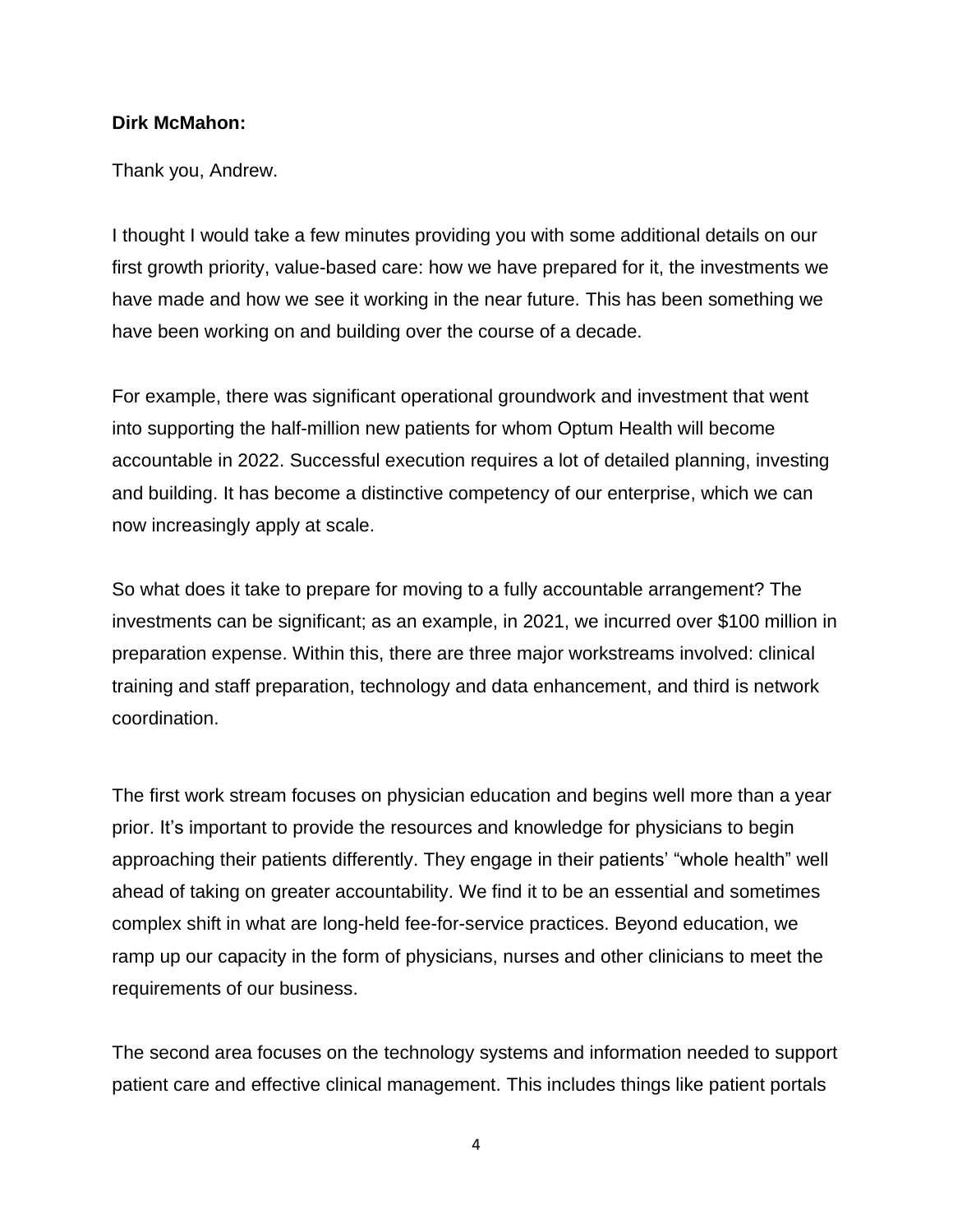and utilization management systems, as well as reporting systems for teams to effectively manage.

Finally, is the planning and network coordination work to support clinical oversight beyond primary care and ensure true continuity of care. This planning and coordination includes initiatives such as:

- identifying the patients most in need and ensuring a seamless transition to hightouch clinical care services that improve health;
- and quickly pairing patients with a personal care navigator to assist in supporting complex health needs, appointment scheduling and timely medication support on day one.

These foundational preparations and investments have been critical in creating strong results across the variety of geographies and practices we have transitioned. We expect this expertise will serve us well as we transition even larger groups of patients in the years to come.

Before handing it over to John, I'll update you on how COVID has impacted our operations. Like other businesses, we have experienced moderately higher levels of attrition and more unplanned absences.

We had prepared for this situation through increased recruiting capacity as well as meaningfully upgraded digital capabilities to improve customer experience and reduce call volumes. As a result, in the first two weeks of 2022 — traditionally our most demanding period — we were able to service the needs of our patients and customers.

At the same time, we responded swiftly to the federal mandate for cash-free COVID tests for consumers — a highly complex undertaking. With four days' notice, UnitedHealthcare created a customer digital experience for ease of reimbursement and established a partnership with Walmart, and now Rite Aid, that eliminates cash outlays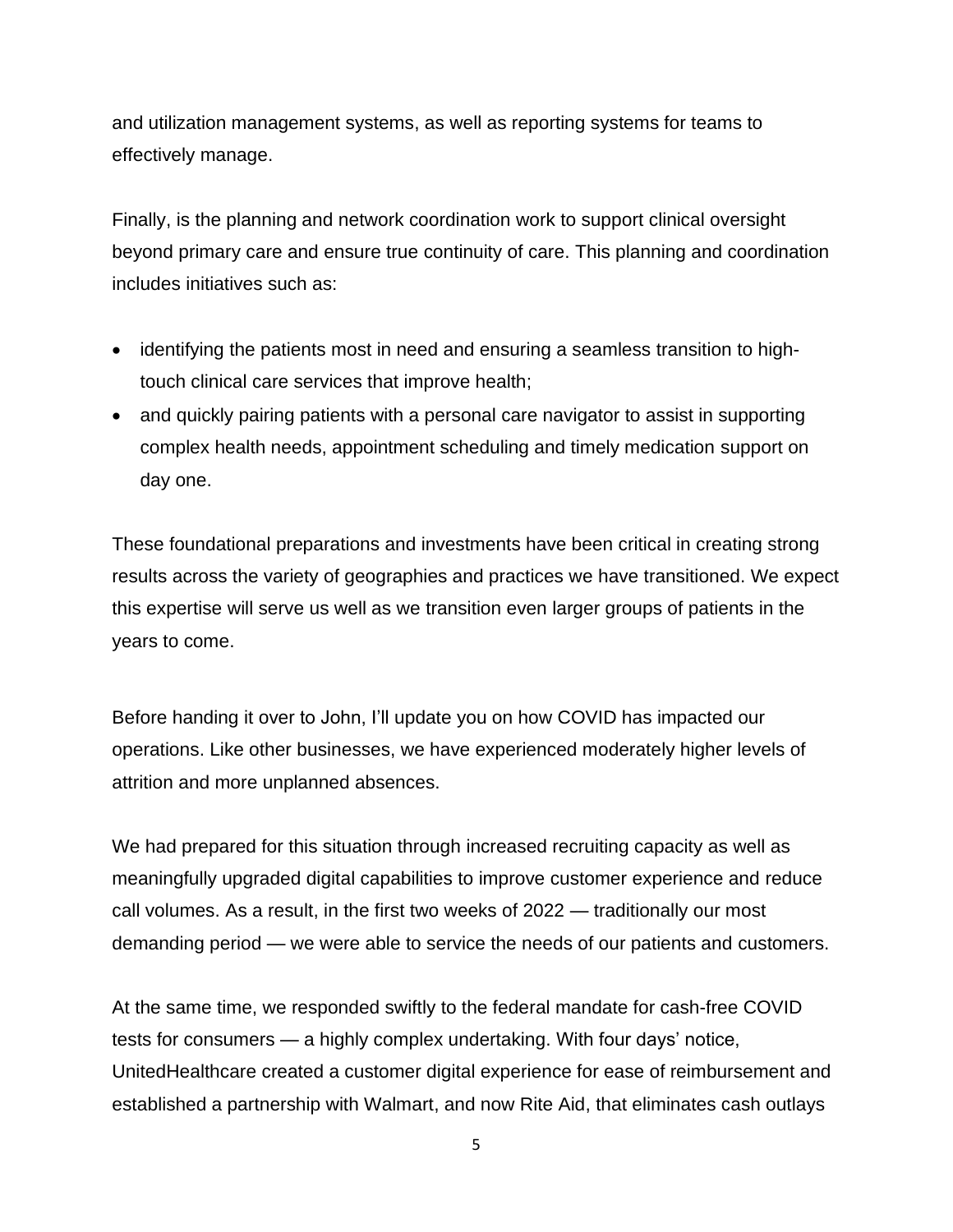by consumers at point of purchase. We expect more partnerships in the days ahead. As we look forward, we believe we have the right capacity in place to execute our business priorities and meet our customers' expectations.

With that, now I'll turn it over to Chief Financial Officer John Rex.

# **John Rex:**

Thank you Dirk, and happy New Year everyone.

I'll start by expanding a bit upon on Dirk's comments on the COVID impacts we are seeing.

In the most recent weeks, inpatient hospitalization levels for our members are similar to the January 2021 levels, even with national COVID case rates about four times higher. For those people needing inpatient care, severity is seemingly lower, as we are seeing shorter lengths-of-stay compared to that earlier period.

At the same time, we are observing familiar correlations of care activity patterns to other periods of elevated infection rates experienced over the past two years.

For example, in these early weeks of January, we are seeing slowing in primary care, elective visit and procedural volumes. Activity over the past several weeks shows primary care visits having declined about 10% and an even higher rate of decline in specialist visits.

As always, our prime focus is on helping people get the care they need … when they need it.

Moving now to our specific business performance: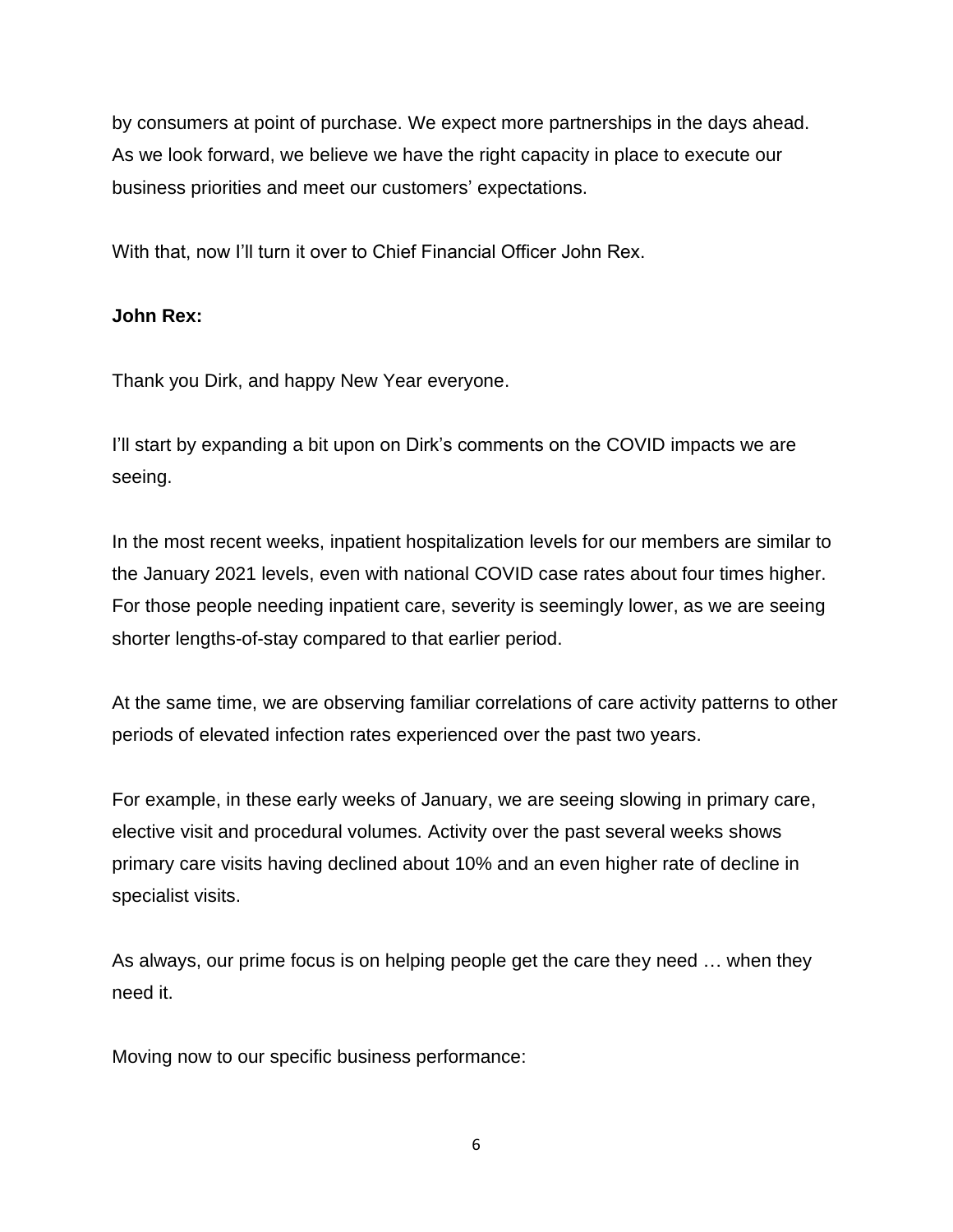Optum Health's revenue per consumer grew by over 30% in 2021, driven by the increasing number of our patients served under value-based arrangements. Consistent with the expectations we shared in late November, we had a strong start to the year and continue to expect to add 500,000 new patients in accountable, value-based relationships, benefiting from the groundwork laid over the past many years.

Optum Insight's earnings grew 25% in '21, with operating margins approaching 28% for the year. We ended the year with a revenue backlog of \$22.4 billion, an increase of \$2.2 billion over the prior year. Our expanding relationships serving health systems has been a key factor driving this growth and we expect these partnerships to continue to grow in '22 and beyond.

Optum Rx earnings grew 6% for the year, driven by the continued expansion of our pharmacy services businesses, supply chain initiatives and strong cost management activities … and benefiting from strong customer retention. In addition, we continue to see the impact of Optum Rx's movement to a higher-value pharmacy care and specialty services orientation.

Turning to UnitedHealthcare, full year revenues of \$223 billion grew 11%.

As noted, our 2022 Medicare Advantage member growth outlook is very positive and consistent with the objectives we established at our November investor conference. Within the up to 800,000 new members we will serve in '22, about three quarters will be in Individual and Group Medicare Advantage and the remainder in Dual Special Needs Plans.

And given the steady strides we have made in quality performance, we have the opportunity to enroll people in our newly rated 5-Star plans throughout the entirety of this year.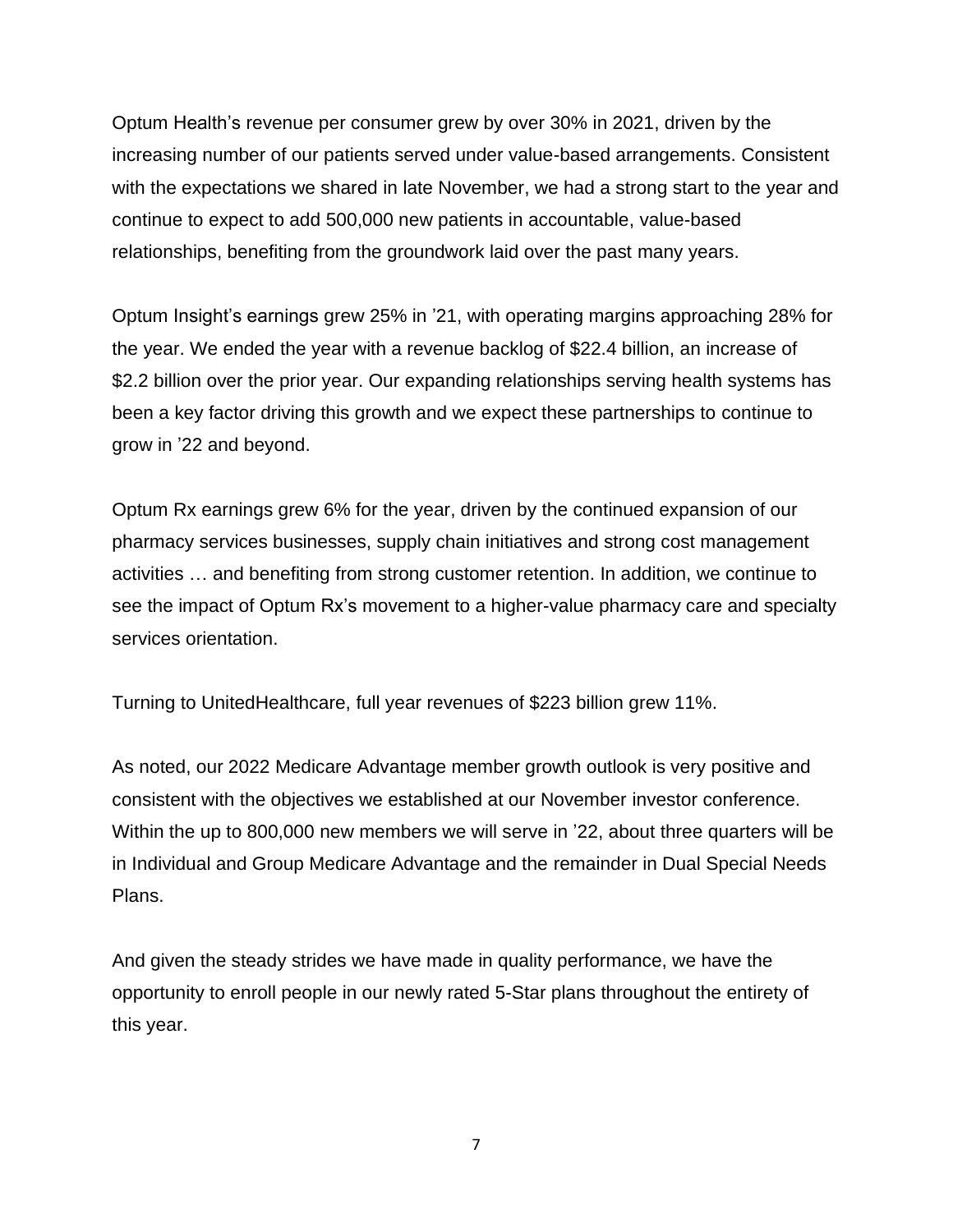Our Medicaid membership outlook for '22 continues to incorporate an expectation that states resume eligibility redeterminations, resulting in modest net attrition. In January we began serving the citizens of Minnesota and continue to support the Missouri expansion this year, as well as renewed relationships with Ohio, Tennessee and Nevada.

Over the course of the year, we will look to continue to expand upon the nearly 8 million individuals we serve across 31 states.

We concluded '21 with commercial membership about 200,000 people ahead of the original outlook provided. Creating this momentum is the strong response we are seeing to the new, innovative products you have heard us discuss; products such as NavigateNow, which use the Optum Virtual network as a first option.

Our capital capacities remain strong. Full year '21 cash flow from operations was \$22.3 billion, or 1.3 times net income, about \$2 billion above the initial outlook we shared a year ago. We continue to expect our 2022 cash flow to approach \$24 billion, about 1.2 times net income.

And we ended 2021 with a debt to total capital ratio of 38%.

These ample capital capacities allow us to continue to accelerate our investments while remaining committed to an advancing shareholder dividend and supporting our expected repurchase of between \$5 and \$6 billion of stock in '22.

Our 2022 adjusted earnings per share outlook of \$21.10 to \$21.60 is consistent with the view we offered seven weeks ago.

From this distance, in contrast to the past two years we expect the seasonal pattern to be more consistent with our historical experience, with just under 50% of full year earnings in the first half and the first two quarters comparably even.